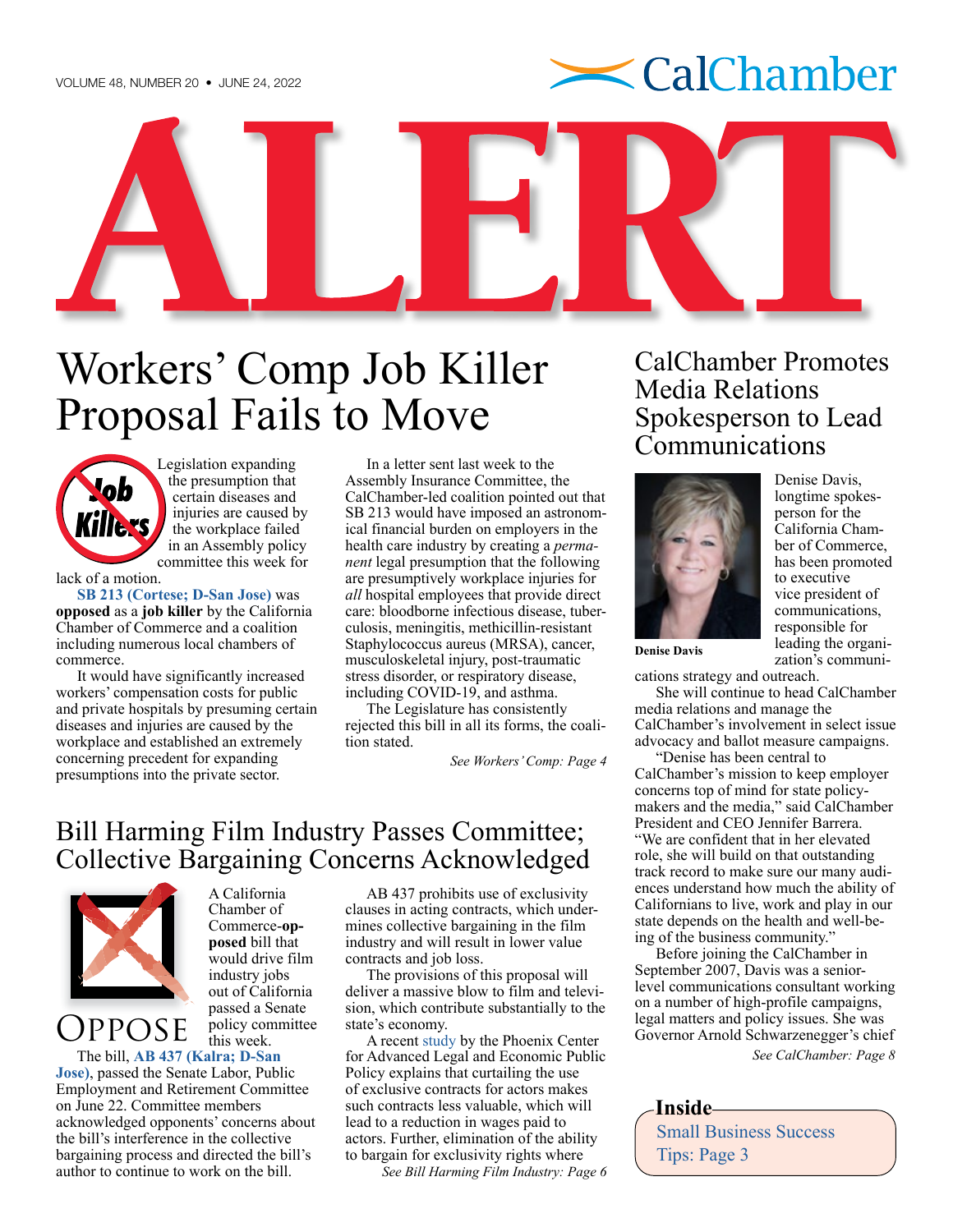

# <span id="page-1-0"></span>*Labor Law Corner* Steps to Take When Audit Reveals Errors in Completed I-9 Form



**[Sharon Novak](http://www.calchamber.com/hrcalifornia/labor-law-helpline/Pages/hr-advisers.aspx#sharon) HR Adviser**

*I am planning to audit our completed I-9 forms. What do I do if I find errors?* Good for you! It is a best practice to

regularly self-audit completed I-9 forms. Before performing the audit, decide

the scope of your review. Will you review all forms or a sample? If auditing a sample, make sure your selection is random; otherwise, you may face claims of discriminatory audits.

### **California Chamber Officers**

**Kailesh Karavadra** *Chair*

**Gregory S. Bielli** *First Vice Chair*

**Janet A. Liang** *Second Vice Chair*

**Maryam S. Brown** *Third Vice Chair*

**Donna L. Lucas** *Immediate Past Chair*

**Jennifer Barrera** *President and Chief Executive Officer*

*Alert (ISSN 0882-0929) is published weekly during legislative session with exceptions by California Chamber of Commerce, 1215 K Street, Suite 1400, Sacramento, CA 95814- 3918. Subscription price is \$50 paid through membership dues.* 

*Send email address changes to alert@ calchamber.com. Publisher: Jennifer Barrera. Executive Editor: Ann Amioka. Art Director: Neil Ishikawa. Capitol Correspondent: Sara Proffit.* 

*Permission granted to reprint articles if credit is given to the California Chamber of Commerce Alert, citing original publication date of article, and reprint is emailed to Alert at address above.* 

*Email: [alert@calchamber.com.](mailto:alert%40calchamber.com?subject=) Home page: [www.calchamber.com](http://www.calchamber.com).*

### **The Audit**

Section 1 of the I-9 form is completed by employees. Key areas to review:

• Was the employee's status entered correctly, and did those who identified their status as "lawful permanent resident" or "alien authorized to work" correctly enter the applicable document numbers?

• Did the employee sign and date the form?

• Did the employee complete the "Preparer and/or Translator Certification"?

• If a preparer or translator assisted the employee, did the preparer/translator complete the attestation?

Sections 2 and 3 of the I-9 form are completed by employers. In reviewing these sections, ask:

• Was the documentation from List A *OR* from Lists B *AND* C entered with the correct document title, issuing authority, document number, and expiration date?

• Was the first day of employment correctly entered, and does it match the company's payroll records?

• Did an agent of the employer sign the certification?

• Was the name, address and title of the business correctly entered?

#### **Correcting Errors**

Errors or omissions in Section 1 *can be corrected only by the employee*. You

should notify the affected employee privately if they still work with you and ask them to correct the error by:

• Drawing a line through the incorrect information;

• Entering the correct or omitted information; and

• Initialing and dating the correction or omitted information.

A dated and signed statement prepared by the employer should be attached to the corrected form explaining the modifications, such as "Company performed an internal audit and discovered that the form was not correctly completed at the time the employee was hired."

If the employee is no longer working, the employer should attach to the I-9 form a dated and signed statement identifying the errors and noting that the employee is unavailable to make the corrections.

A similar process is followed if corrections are required by a Preparer/Translator who helped with Section 1. The preparer/ translator draws lines through incorrect information, enters correct information, initials and dates corrections, and an explanatory statement prepared by the employer is attached to the corrected form.

Only employers can correct errors and omissions on Sections 2 and 3, and the same method is used.

*[See Steps: Page 4](#page-3-0)*

# CalChamber-Sponsored Seminars/Trade Shows

More at *[www.calchamber.com/events](http://www.calchamber.com/events)*.

#### *Labor and Employment*

- HR Boot Camp Virtual Seminar. CalChamber. August 11–12, September 8–9, Online. (800) 331-8877.
- Leaves of Absence: Making Sense of It All Virtual Seminar. CalChamber. August 25–26, September 29–30, Online. (800) 331-8877.
- Virtual HR Symposium. CalChamber. November 3–4. (800) 331-8877.

### *International Trade*

2022 Taiwan Trade Shows. Taiwan External Trade Development Council. Through October 30, Online and In-Person. +886-2-2725-5200.

From Local to Global: Celebrating Diversity. U.S. Commercial Service. June 29, Online. (213) 342-7855.

- Creative Expo Taiwan. Taipei Economic and Cultural Office in San Francisco. August 10–14. Kaohsiung, Taiwan. (415) 362-7680.
- ANDICOM 2022. AmCham Colombia. August 31–September 2, Cartagena, Colombia. (601) 587-7828.
- Concrete Show South East Asia 2022. MEREBO GmbH Messe International. September 14–17, Jakarta, Indonesia. 49-40-399 99 05-15.
- Arabian Adventures with the Los Altos Chamber of Commerce. October 4–11, Dubai and Abu Dhabi. (866) 978-2997.
- U.S. EXIM Bank 2022 Annual Conference. Export-Import Bank of the United States. December 13, Washington D.C. (800) 565-3946.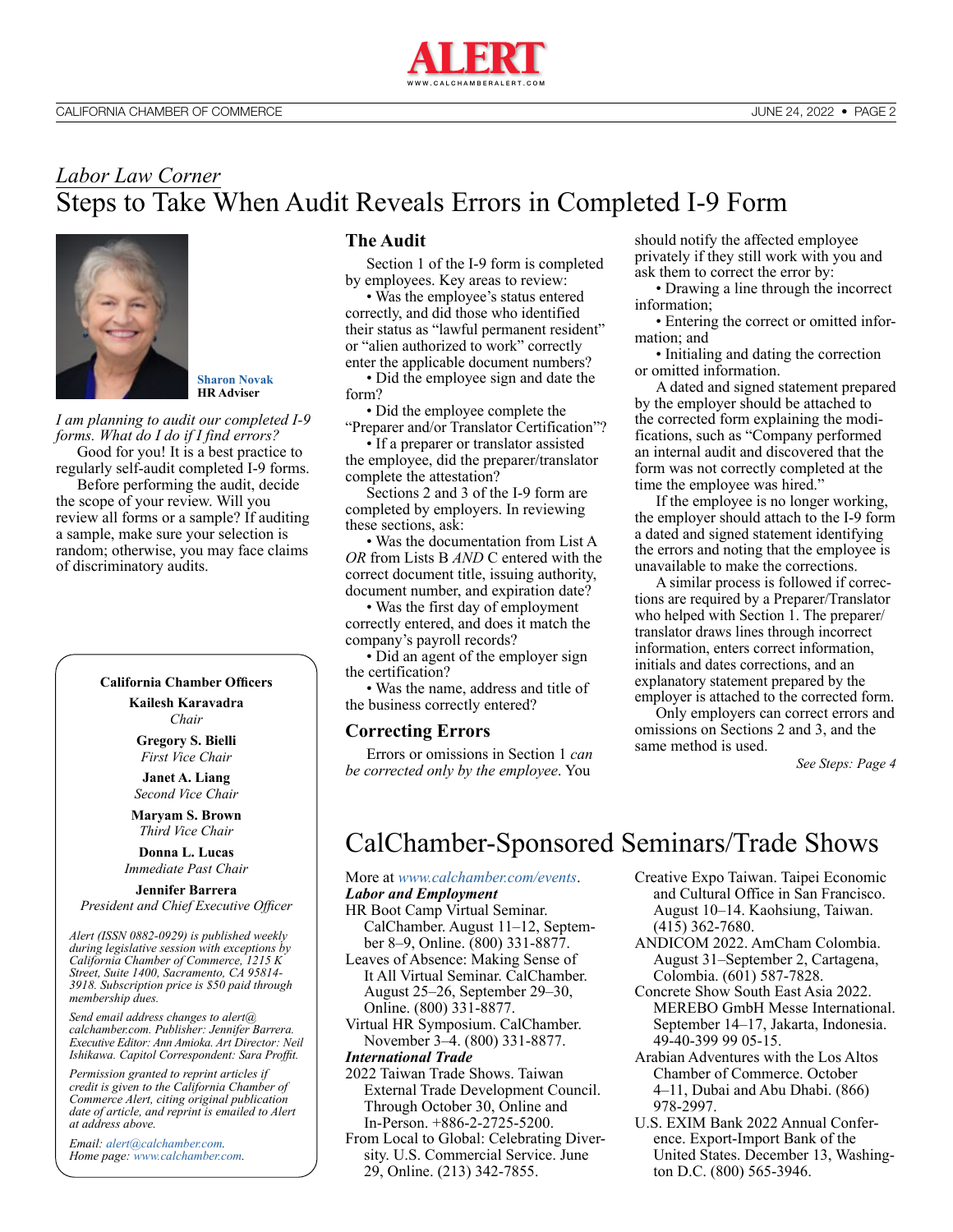

## <span id="page-2-0"></span>*The Workplace* Authors Share Small Business Success Tips from Self-Made Bosses



In [Episode 153](https://advocacy.calchamber.com/2022/06/22/authors-share-small-business-success-tips-from-self-made-bosses/) of The Workplace podcast, CalChamber President and CEO Jennifer Barrera and authors Jackie Reses and

Lauren Weinberg discuss entrepreneurship and share tips for starting and managing a successful small business.

Small businesses are a huge engine in the California economy, but many people start a business without a lot of guidance. Today's guests, Barrera says, will help provide insights and lessons for small businesses. Authors of *Self-Made Boss: Advice, Hacks, and Lessons from Small Business Owners*, Reses is the former executive chairperson of software, financial services, and capital lead and head of the people team at Square; and Weinberg is the chief marketing officer of Square.

#### **Self-Made Boss**

Weinberg and Reses saw a void of practical and pragmatic advice for business owners on how to start, run and grow their business, which is what led them to write *Self-Made Boss*, Weinberg says. During the pandemic, they thought a lot about the small business community and the impact that COVID-19 would have on all of them, but they also thought that while there's a downturn in the economy, usually there is a boom of new business starts.

Weinberg says she and Reses often hear from business owners who want to learn from others and like to share the advice they've learned from having their feet on the street.

"There's no reason why every small business owner or entrepreneur needs to feel like they're reinventing the wheel when there's just so much incredible insight and wisdom that can be shared from these business owners," she says.

One feature of the book, Reses says, is that it's written so that the reader can just pick it up chapter by chapter.

"If you need help on HR, you'd go read the HR chapter. You need help on marketing, you read the marketing chapter. And it's not boring, it's told through the eyes of business owners, and listening to their stories so that you hear it through the lens of someone else's narrative and experience," Reses says.

#### **Tips**

Reses shares that when someone is going to start a business, there are three things they should do:

**• Write a business plan.** It's a step that a lot of people skip because they think they know what they want to do. It's important, however, to put your vision down in writing—even if it's just a sheet of paper with bullet points describing how you're going to operate your business. The person should consider things such as: Does it make sense to people? How many employees will be needed? How will I market myself? And, do I have enough cash flow to get through the opening period?

**• Get the legal and business setup stuff done right up front.** You don't want these things to become a lagging frustration in the future. Be sure to set up a separate bank account and do not combine the business account with a personal account, she warns. Showing that you're a standalone business helps with the finance of the business in the future. The separation of accounts also helps with taxes, infrastructure, and with employees.

**• Just make it happen.** There are a thousand reasons why it's never the right time to start a business, but you just have to make it happen. Get the support network you need to make it happen; otherwise you're going to come up with reasons to stop yourself.

Weinberg encourages business owners to embrace the role of technology and automation, such menu QR codes or payroll automation. Although it can be intimidating, modern technology can really save a business owner, especially if they're not running at full capacity or have any staffing shortages.

Another tip to think about is how one's services are a representation of one's brand.

"If you make it your goal as a business owner to create really special experiences and products and services and you tell the story of why you're in business, people are going to want to continue to be in business with you," Weinberg says. "They're going to talk about it to their

friends, and earned media, and creating that organic flywheel is the best kind of marketing you can do."

Lastly, Weinberg shares that when it comes to paid marketing plans, it's best to be organized. This is something that can be overwhelming, but creating a plan helps. There are many self-service tools and resources available, so it's important to utilize the tools at your disposal.

When it comes to marketing the business on social media, creating a calendar is something that can help you stay organized. Weinberg suggests picking a few channels where you want to find your audience and then creating a lightweight content calendar that describes, for example, what you will be posting on Mondays, Wednesdays and Fridays.

"You can talk about your story in one of your posts, you can talk about your employees, you can talk about a community event, you can talk about your products and services or a special promotion. And I think just sitting down and creating that calendar and getting yourself organized makes the task of marketing your business, which is one of the things that business owners…find the most overwhelming, a lot more palatable," she says.

### **Common Challenges, Obstacles**

Two recent common challenges Reses and Weinberg see facing small business are gaining access to credit and hiring.

For those who need credit, there are two paths that can be pursued: traditional lending and online lenders.

Reses says that if you go down the path of traditional lenders, it's important to get all your ducks in a row regarding tax returns and legal documents. Have them in an organized package set in advance. Then, give the package to a few banks and hopefully a relationship can be built.

Online lenders provide a business with different opportunities. This path is great for micro businesses because online lenders can do smaller dollar loans.

"Typically, if your business makes \$100,000, \$500,000, [and] you need a loan for \$5,000, \$10,000, \$15,000—that's not the type of loan that typical community banks will offer," Reses says.

*[See Authors Share: Page 7](#page-6-0)*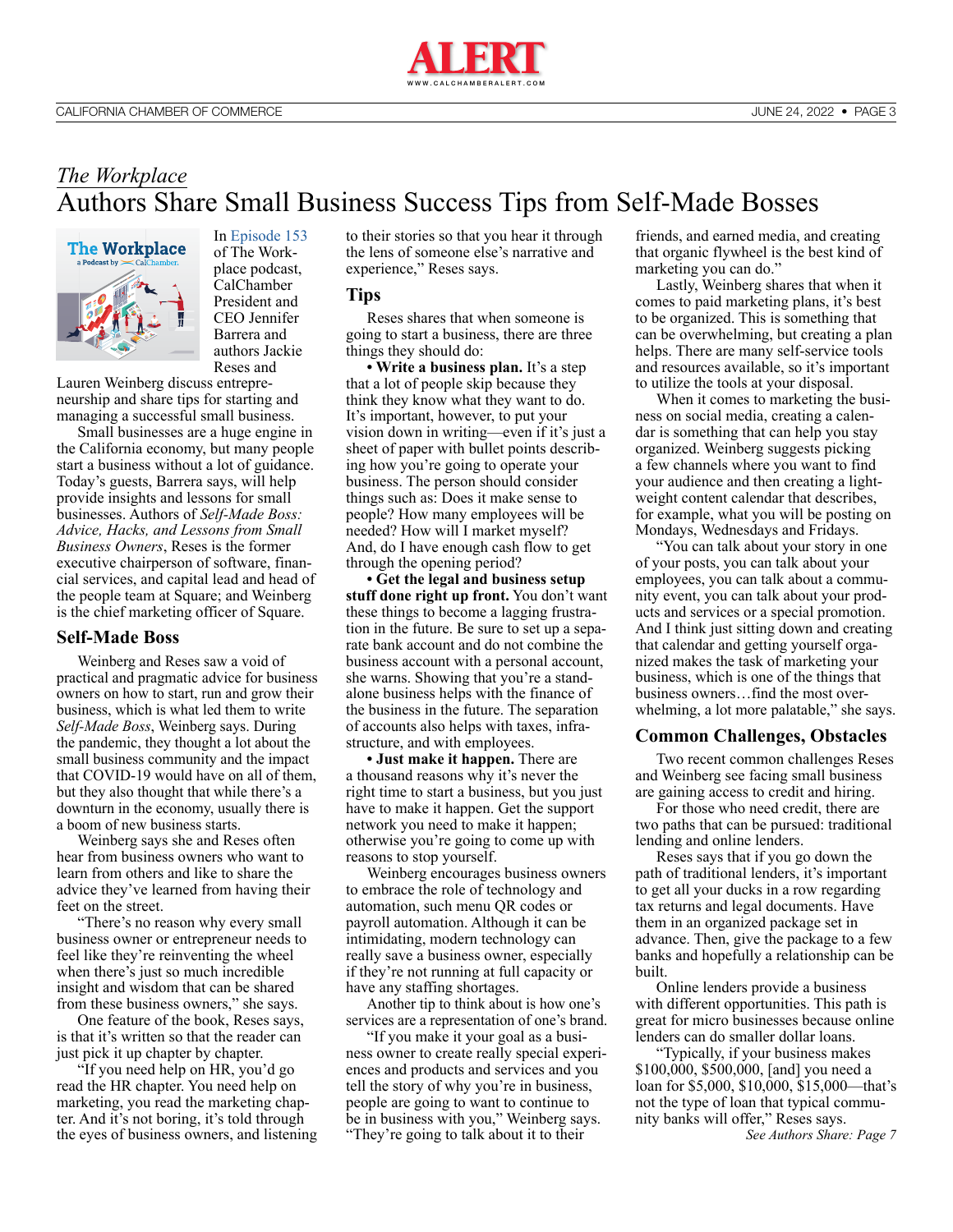

# <span id="page-3-0"></span>Workers' Comp Job Killer Proposal Fails to Move

*[From Page 1](#page-0-0)*

### **Undermines System**

Workers' compensation insurance automatically covers injuries occurring within the course and scope of employment, regardless of fault.

SB 213 sought to require that hospital employees do not need to demonstrate work causation for specified injuries or illnesses in any circumstance. Instead, these injuries and illnesses would have been presumed under the law to be work related.

Presumptions of industrial causation for specific employees and injury types are simply not needed and create a tiered system of benefits that treats employees differently based on occupation and undermines the credibility and consistency of the workers' compensation system.

### **Presumption Extension**

The bill's special standard for accepting claims would have applied to hospital workers not only while employed, but also would have continued for up to 3, 5 or 10 years (depending on the injury) after the worker left employment.

Generally, there is a one-year statute of limitations for workers' compensation claims. By requiring claims to be filed within one year from the date of injury, existing law ensures claims will be resolved while evidence and witnesses are still available. Stale claims, faded

memories, and unavailable witnesses not only impede an employer's ability to defend against a claim, but also impede the ability of the workers' compensation system to evaluate a claim properly.

By permitting a former employee to come back and file a claim for up to 10 years after employment had ended, SB 213 would have rendered the employer virtually powerless to question the compensability of the claim.

### **Troubling Precedent**

Although there is a long history of legal presumptions being applied to public safety employees in the workers 'compensation system, there has never been a presumption applied to private sector employees outside of the COVID-19 pandemic.

Legislation passed in 2020 (SB 1159; Hill; D-San Mateo) established a rebuttable presumption that certain employees who contracted COVID-19 were covered under workers' compensation. Even in this exceptional circumstance, SB 1159 was limited in both time and scope. The bill has a sunset date of January 1, 2023, and most employees outside of a few industries can fall under the presumption only if four or four percent of other workers at the worksite also contracted COVID-19 within a short time frame.

SB 213 reached far beyond SB 1159 without justification by making a permanent presumption that can apply up to

10 years after an employee has stopped working.

Workers' compensation is designed to apply a consistent, objective set of rules to determine eligibility, medical needs and disability payments for all injured workers in California. The Legislature should not take on the role of trying to identify likely injuries for every occupation in the state with the goal of creating special rules for those employees. This is an unrealistic expectation in an insurance system that covers thousands of types of employees and employers.

#### **No Evidence**

Supporters of SB 213 have argued that health care workers are more likely to contract the diseases listed in the bill. But analyses of prior versions of the bill by a Senate committee found no evidence to support that argument.

Moreover, no statistical evidence has been presented to indicate that workers' compensation claims by hospital employees for exposure to the diseases listed in SB 213 are being inappropriately delayed or denied by employers or insurers. In addition, there has been no demonstration that hospital employees are uniquely affected in a negative way by the current legal standard for determining compensability of industrial injuries.

**[Staff Contact: Ashley Hoffman](https://advocacy.calchamber.com/bios/ashley-hoffman/)**

# Steps to Take When Audit Reveals Errors in Completed I-9 Form

#### *[From Page 2](#page-1-0)*

If there are multiple errors and/or omissions in any of the sections, a new I-9 form may be created and attached to the old form. Again, a written explanation should be attached describing why a new I-9 form was created.

#### **Other Important Guidance**

• If you failed to enter the date you originally completed Sections 2 or 3, do not back date the form. Instead, enter the current date in the date field and initial it.

• Do not conceal any changes made on the I-9 form, such as by erasing text or using correction fluid.

• If you cannot locate an I-9 form filled out by a current employee at the time they were hired, complete the current version of the form as soon as possible. Use the date of hire and do not backdate the form. The employer should attach a signed and dated explanation of the corrective action taken.

Self-audits and corrections are important. Penalties are levied on an error-byerror basis that currently range from \$237 to \$2,360. The penalty is for *each error*, not for each form.

For detailed guidance on [complet](https://hrcalifornia.calchamber.com/hr-library/recruiting-hiring/I9-verifying-eligibility/completing-the-Form-i9)[ing the I-9 form,](https://hrcalifornia.calchamber.com/hr-library/recruiting-hiring/I9-verifying-eligibility/completing-the-Form-i9) visit the HR Library on *HRCalifornia*.

*Column based on questions asked by callers on the Labor Law Helpline, a service to California Chamber of Commerce preferred and executive members. For expert explanations of labor laws and Cal/OSHA regulations, not legal counsel for specific situations, call (800) 348-2262 or submit your question at [www.](http://www.hrcalifornia.com) [hrcalifornia.com](http://www.hrcalifornia.com).*

# FOLLOW CALCHAMBER ON **CWILLER** [twitter.com/calchamber](http://twitter.com/calchamber)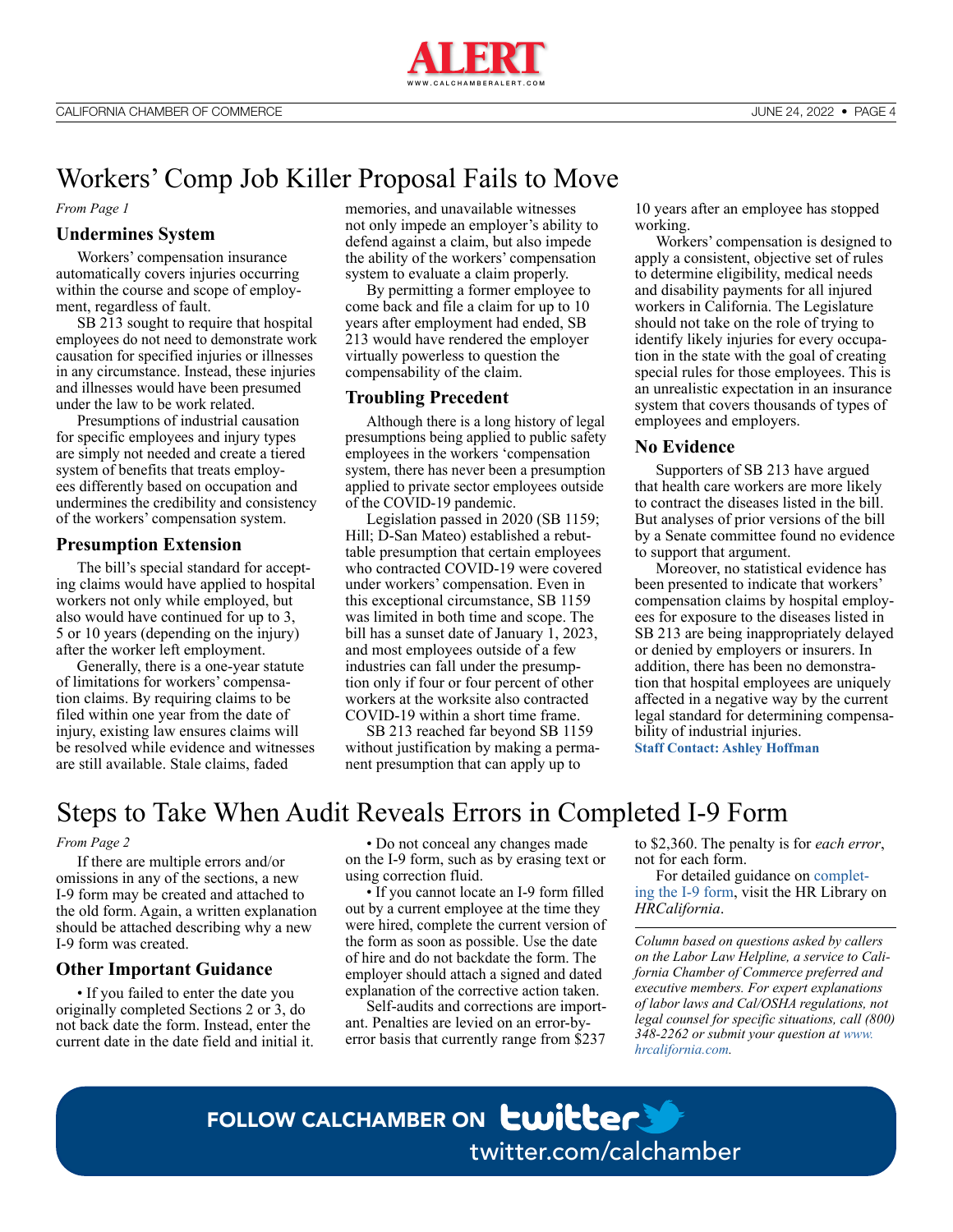

# <span id="page-4-0"></span>World Trade Organization Pledges to Tackle Reform, Extends Digital Trade No-Tax Pact



The World Trade Organization (WTO) held its 12th Ministerial Conference last week in

Geneva after thrice postponing the gathering due to the COVID-19 pandemic.

By the end of the six-day conference, trade ministers from 164 countries had agreed to start discussing reform of the organization and had dealt with intellectual property protection for COVID-19 vaccines, fishing subsidies, food security and digital trade.

The ministerial was originally planned to take place in Kazakhstan in 2020, but as the pandemic persisted, WTO leaders eventually decided that Kazakhstan would co-host and chair the ministerial in Geneva, where the WTO is based. The WTO is the only global organization dealing with the rules of trade between nations.

The ministerial typically is held every two years, but as of this month it had been almost five years since the group had met. The meeting was expected to be held from June 12–15, but was extended by two additional days, to June 17, with the goal of allowing members to find convergence on various issues with the additional time.

This was the first WTO ministerial led by Director General Ngozi Okonjo-Iweala of Nigeria. Director General Okonjo-Iweala, who took the helm of the WTO in February 2021, is the first woman and first African to lead the organization. Her renewable term will expire on August 31, 2025.

U.S. Trade Representative Katherine Tai attended the ministerial along with the U.S. Ambassador to the WTO, Maria Pagan.

While in Geneva, Tai held bilateral meetings with trade ministers from India, the United Kingdom, and Kenya, among others. Notably missing from the list of meetings was China.

In a pre-taped statement posted on the WTO website, Tai remarked, "It is our responsibility to prove to our citizens that global engagement and diplomacy can produce real results that improve their lives and address their day-to-day needs."

Tai also called for an expansive WTO agenda, specifically calling for the WTO to address workers' rights.

At the end of the 12th ministerial, U.S. trade officials voiced optimism about the outcome. Pagan stated that she was "proud of the things that did not happen," calling unrealized concerns equally as important as completed agreements.

There had been concerns that negotiations might collapse, and members walk away from the ministerial without any results, as has happened in the past. But there were no major setbacks and the 12th ministerial resulted in the achievements outlined below.

### **WTO Reform**

At the ministerial, WTO members agreed to formally launch a broad-based discussion on reform of the 27-yearold organization to address longstanding concerns, including reform to the dispute settlement system. The United States has said the Appellate Body judges have made decisions beyond the panel's authority.

Pagan commented that the United States is happy with the final language on starting the reform process, which allows for loose, unstructured discussions with ideas coming from all over.

The ministerial outcome document commits members to working toward reforms of the organization to improve all its functions through "an open, transparent and inclusive process."

The WTO's General Council and subsidiary bodies will conduct the work, review progress, and consider decisions on reform that will be submitted to the 13th Ministerial Conference.

#### **Digital Trade**

On the third day of the ministerial, talks were at a near-standstill as some nations opposed renewing a 24-year-old moratorium on imposing tariffs on digital goods and services. Failing to renew the moratorium could sharply increase

the cost of doing business on the internet and would represent a significant setback from the WTO and its role in promoting free and open markets.

The moratorium was extended, however, allowing businesses to continue to benefit from the free international flow of online goods and services in a time of global economic uncertainty.

#### **Fisheries**

A partial deal on curbing harmful fishing subsidies was reached after 20 years of negotiations. The agreement addresses rules that prohibit subsidies for illegal, unreported, and unregulated fishing, but left other areas unresolved.

### **Vaccines**

The WTO reached a new pact that will allow developing countries to authorize generic production of COVID-19 vaccines without the patent holder's permission.

Pagan noted that many industry groups disliked the new pact as it weakens intellectual property rights. The U.S. Chamber described the new pact as "a solution in search of a problem," given that a record number of vaccines have been distributed around the world in record time.

#### **Food Security**

Considering the food security problems facing many areas, WTO members approved statements aimed at discouraging countries from imposing food export restrictions, particularly for foodstuffs purchased for humanitarian purposes by the United Nations World Food Program.

#### **13th Ministerial Conference**

Staying on the previous pre-pandemic timeline, the 13th Ministerial Conference should be held by the end of December 2023. Cameroon and the United Arab Emirates have both proposed to host the gathering.

The main function of the WTO is to ensure that trade flows as smoothly, predictably and freely as possible. At its heart are the WTO agreements, negoti-*[See WTO Pledges: Page 6](#page-5-0)*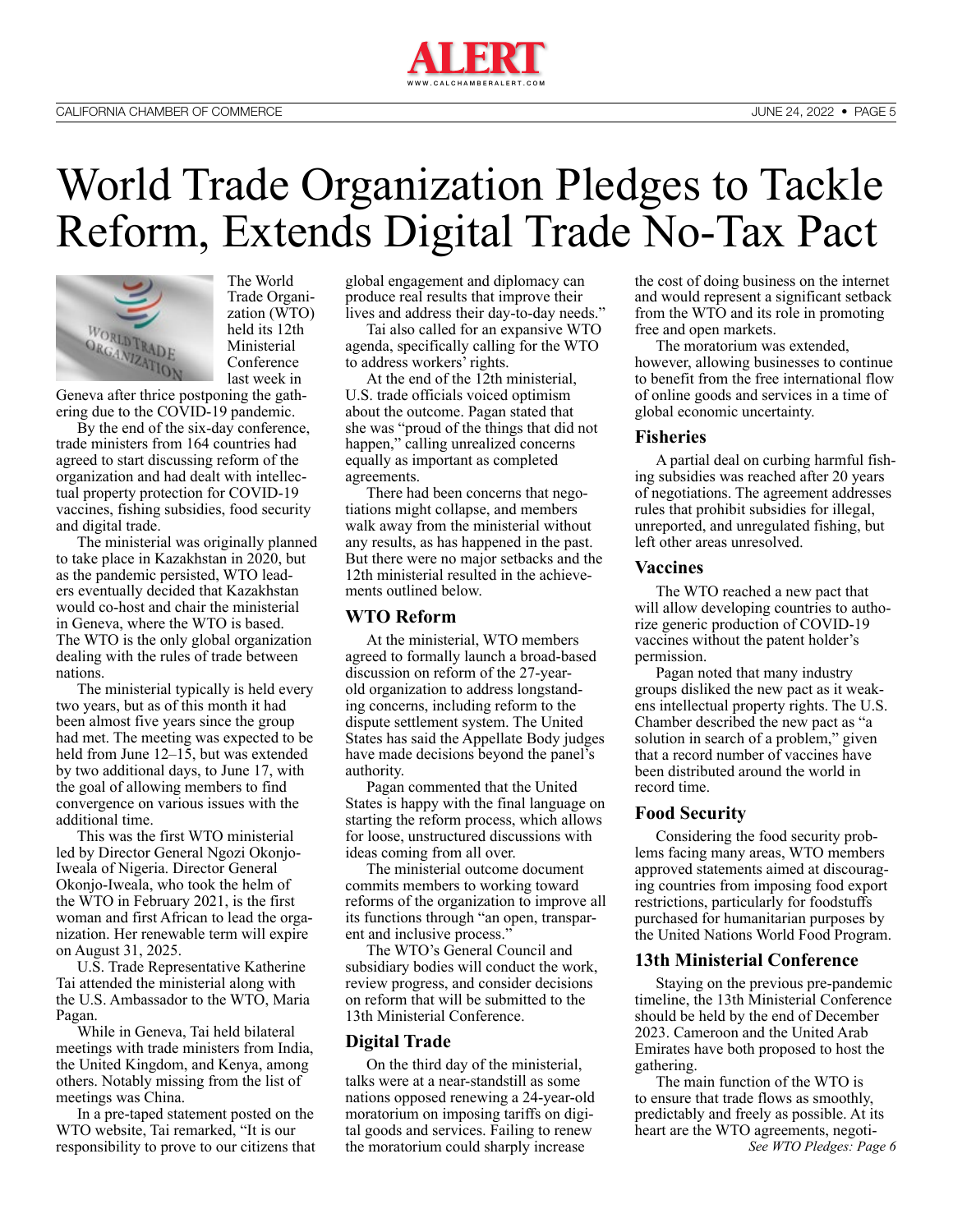

# <span id="page-5-0"></span>Bill Harming Film Industry Passes Committee

#### *[From Page 1](#page-0-0)*

necessary jeopardizes the ability to timely and reliably produce content. The ripple effect will have a negative impact on the thousands who work on those productions or are otherwise linked to or dependent on them.

### **Circumvents Collective Bargaining**

Through their unions, workers in the entertainment industry negotiate collective bargaining agreements every three years. The terms of those agreements have been refined and developed through years of bargaining to balance the needs of workers and the industry. AB 437 attempts to undermine that collective bargaining process by legislating around it.

The bill is sponsored in part by the unions representing these workers. The provisions in AB 437, such as those dealing with exclusivity provisions in a contract, were raised in negotiations, but were not agreed to by the parties. The parties ultimately reached an agreement that did not include the terms sought here and AB 437 seeks to undo that agreement.

In a letter submitted to legislators last week, the CalChamber pointed out that legislative interference in collective bargaining is impermissible and is preempted by the National Labor Relations Act.



**CalChamber Policy Advocate Ashley Hoffman explains to members of the Senate Labor, Public Employment and Retirement Committee on June 22 how AB 437 (Kalra; D-San Jose) will hurt the state's film and television industry.**

Where the union and employer reach an agreement, it is inappropriate to then seek legislative action to undermine those negotiations simply because one party did not get everything they desired, the CalChamber said.

"Enacting AB 437 would set a dangerous precedent that when a union does not

get everything it wants during bargaining it can instead appeal to the Legislature to codify its specific requests," the CalChamber warned.

Actors and production companies routinely negotiate specific contracts that

are unique to individual actors, and both sides are represented by experienced lawyers and business managers. AB 437 undermines those negotiations by legislating specific terms and limiting the ability to renegotiate those contracts.

Enacting AB 437 would set a dangerous precedent that impedes the freedom to contract, the CalChamber said.

#### **Key Vote**

AB 437 passed Senate Labor, Public Employment and Retirement, 4-0:

Ayes: Cortese (D-San Jose), Durazo (D-Los

Angeles), Laird (D-Santa Cruz), Newman (D-Fullerton).

Absent: Ochoa Bogh (R-Yucaipa). The bill will be considered next by the Assembly Judiciary Committee. **[Staff Contact: Ashley Hoffman](https://advocacy.calchamber.com/bios/ashley-hoffman/)**

# WTO Pledges to Tackle Reform, Extends Digital Trade No-Tax Pact

#### *[From Page 5](#page-4-0)*

ated and signed by the bulk of the world's trading nations, and ratified or approved in their parliaments or legislatures. The goal is to help producers of goods and services, exporters and importers conduct business.

The basic aim of the WTO is to liberalize world trade and place it on a secure foundation, thereby contributing to economic growth and development, and to the welfare of people around the world. Based on the original General Agreement on Tariffs and Trade (GATT) created in 1948 to expand economic activity by reducing tariffs and other barriers to trade, the WTO is a multilateral treaty subscribed to by 164 governments, which together account for the majority of world trade (with more than 20 nations negotiating their accession).

### **CalChamber Position**

The California Chamber of Commerce is hopeful the major trading economies will come to a consensus on a reform of the WTO. The revamp should address the functioning of the Appellate Body, encourage greater transparency and enhance discipline for members who fall behind on their reporting obligations.

The CalChamber, in keeping with longstanding policy, enthusiastically supports free trade worldwide, expansion of international trade and investment, fair and equitable market access for California products abroad and elimination of disincentives that impede the international competitiveness of California business.

The WTO is having a positive impact on how California producers of goods and services compete in overseas markets, as well as domestically, and is creating jobs and economic growth through expanded international trade and investment.

The WTO gives businesses improved access to foreign markets and better rules to ensure that competition with foreign businesses is conducted fairly. **[Staff Contact: Susanne T. Stirling](https://advocacy.calchamber.com/bios/susanne-stirling/)**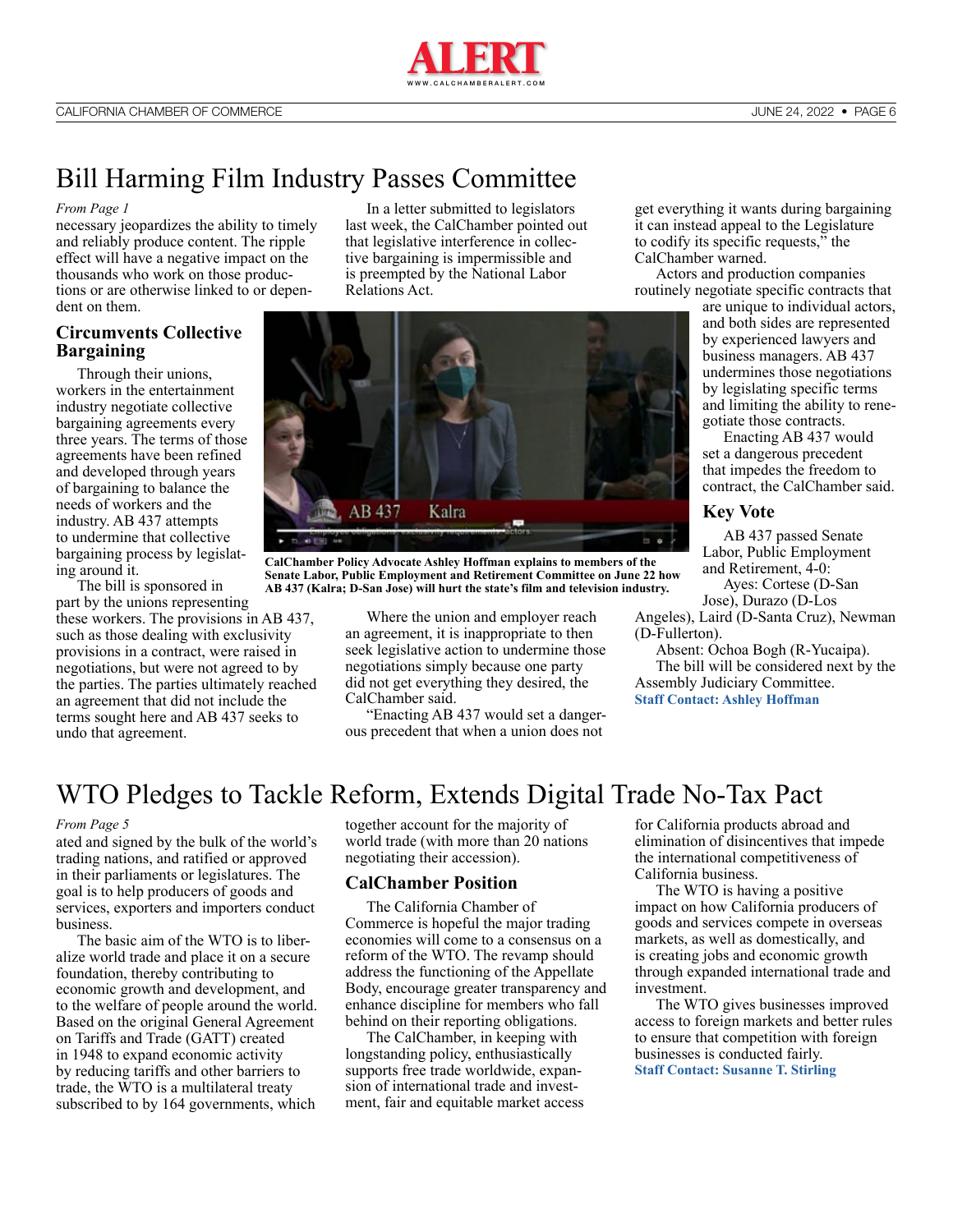

# <span id="page-6-0"></span>Senate Committee Moves Bill Jeopardizing State's Music Industry



**OPPOSE** 

A California Chamber of Commerce-**opposed** bill that would deliver a massive blow to the state's music industry and drive talent and jobs out of Cali-

fornia passed a Senate policy committee this week with one Democrat voting no.

The proposal, **[AB 983 \(Kalra; D-San](https://ctweb.capitoltrack.com/public/search.aspx?t=bill&s=AB983&go=Search&session=21&id=1dae9efb-651d-4a02-a05d-360ca7965b14)  [Jose\)](https://ctweb.capitoltrack.com/public/search.aspx?t=bill&s=AB983&go=Search&session=21&id=1dae9efb-651d-4a02-a05d-360ca7965b14)**, changes the rules for recording agreements in the state, undermines the freedom to contract, and jeopardizes California's music industry.

Members of the Senate Labor, Public Employment and Retirement Committee said the bill needs work and asked the author to continue working with opponents to resolve issues.

#### **California's Unique Framework**

California has long been known as the nation's entertainment capital, boasting an unparalleled music history and diverse arts community. The music industry is a pillar of California's economy, contributing \$39.5 billion to the state's gross domestic product (GDP) and supporting more than 430,000 jobs.

The even and fair playing field enshrined in [California Labor Code](https://www.calimusiccoalition.com/_files/ugd/3e8afa_843c44b05b304bf49a3488ce4c511015.pdf)  [Section 2885](https://www.calimusiccoalition.com/_files/ugd/3e8afa_843c44b05b304bf49a3488ce4c511015.pdf) has enabled artist royalties to increase faster than label revenues. New artists today have more opportunities to achieve success than ever before. In recent years, terms have improved in artists' favor — flexible contracts allow artists to negotiate better royalty rates and longer commitments. In the end, they can

walk away at the end of the seven years if they choose to do so.

[Recording contracts](https://www.calimusiccoalition.com/_files/ugd/3e8afa_843c44b05b304bf49a3488ce4c511015.pdf) in California protect working artists by placing a sevenyear limit on the enforceability of personal services contracts in the state. This framework typically provides artists with upfront, nonrefundable payments from record labels, in addition to significant investment in their career development.

In exchange, an artist agrees to deliver a set number of records to the label. If an artist leaves a contract after seven years without providing contractually promised recordings, the label can seek to recover any provable losses—as any party to a contract has a right to do.

The seven-year limit is unique to California, allowing an individual who commits to perform personal services to walk away from contractual obligations after seven years, regardless of any terms in the contract to the contrary. No other state allows this kind of offramp for contracts.

The rule does provide some guarantees though, namely that both parties, artist and label, receive what they bargained for. This fair and balanced approach has helped position California at the epicenter of the nation's music industry.

### **AB 983 Rewrites Rules of Recording Contracts**

AB 983 guts this existing framework and freezes deal terms in inflexible statutory text, reducing opportunities and resources to invest in emerging talent in the state.

It would eliminate the label's statutory right to recover provable losses if an artist has breached their agreement to deliver recordings during the seven-year life of

a deal — creating bad incentives and undermining the strong partnerships that exist today where labels and artists work together to make great music and succeed.

AB 983, the CalChamber warned, is "an inappropriate exercise of legislative power that will deter investments in California."

### **Shrinks Music Economy by Up to \$600 Million**

Music contributes substantially to California's economy, and the provisions in AB 983 will have significant negative impacts on the industry.

Experts have warned that the bill's provisions on recording agreements would drive down artist advances, make it harder for diverse new acts to get signed, and drain between \$400 million and \$600 million out of the state's music economy, the CalChamber said.

"Now is the time to invest in California's economy to ensure California remains a leader in this industry, not to hamper its growth," the CalChamber urged. "We cannot afford to lose jobs and this important part of California's economy by upending a system that works."

### **Key Vote**

AB 983 passed the Senate Labor, Public Employment and Retirement Committee on June 22, 3-1:

Ayes: Cortese (D-San Jose), Durazo (D-Los Angeles), Laird (D-Santa Cruz).

**No: Newman (D-Fullerton).** Absent: Ochoa Bogh (R-Yucaipa).

The bill will be considered next by the Assembly Judiciary Committee. **[Staff Contact: Ashley Hoffman](https://advocacy.calchamber.com/bios/ashley-hoffman/)**

# Authors Share Small Business Success Tips from Self-Made Bosses

#### *[From Page 3](#page-2-0)*

If a business is having a hiring or retention challenge, the business owner should think about the company culture. What culture do you want? What do your benefits say about the company? What do your working hours say? How is your vacation policy relevant?

"The small business owner should really think through all these and think about what they're telegraphing to their employees who are a really important constituency for their operations, and make sure they're putting their best foot forward as leaders," Reses says.

Business owners can learn more about leadership and listen to free podcasts about how to improve their behavior with their team, how to set up culture, etc. And it doesn't matter whether the business is an auto mechanic shop, a bakery, or a huge restaurant.

"You still can create an environment that is very proactive and thoughtful in building a company so that employees want to stay there. They want to appreciate that you've got their back, that they're going to learn something and that they're inspired, because those are the types of things that are important to employees today," she says.